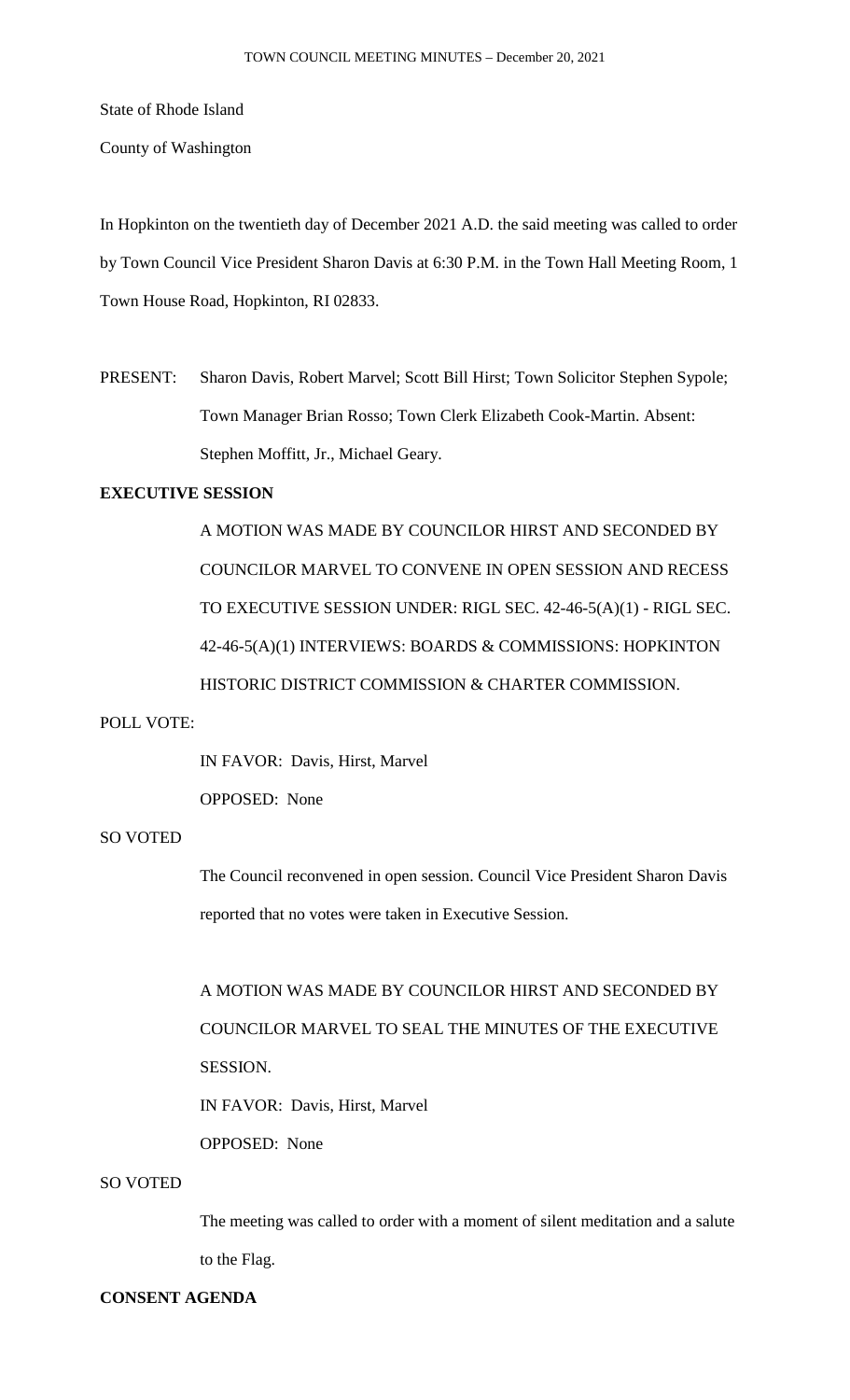The Town Council Meeting Minutes of December 6, 2021 were removed from the Consent Agenda.

A MOTION WAS MADE BY COUNCILOR HIRST AND SECONDED BY COUNCILOR MARVEL TO APPROVE THE CONSENT AGENDA AS FOLLOWS: Accept the following monthly financial/activity report: Town Clerk. IN FAVOR: Davis, Hirst, Marvel OPPOSED: None

#### SO VOTED

Councilor Hirst noted that on page 9 of the December 6, 2021 Minutes where he thanked Pastor Stall for the donation, it should state "food" donation.

A MOTION WAS MADE BY COUNCILOR HIRST AND SECONDED BY COUNCILOR MARVEL TO APPROVE THE TOWN COUNCIL MEETING MINUTES OF DECEMBER 6, 2021 AS AMENDED. IN FAVOR: Davis, Hirst, Marvel OPPOSED: None

#### SO VOTED

### **NEW BUSINESS**

## **PROPOSED ORDINANCE AMENDMENT TO CHAPTER 17 – STREETS, SIDEWALKS AND OTHER PUBLIC PLACES; ARTICLE II STREETS; DIVISION 5 - OFFICIAL STREET MAP**

A proposed ordinance amendment to Chapter 17 – Streets, Sidewalks and Other Public Places; Article II Streets; Division 5 - Official Street Map was before the Town Council to Refer proposed ordinance amendment to Planning Board for a report and recommendation and to discuss and consider setting a hearing date for proposed amendment to Division 5 – Official Street Map. The ordinance amendment was introduced and sponsored by Councilor Marvel.

Councilor Marvel noted that this amendment concerned the creation of an updated street map to explicitly define which streets are owned, managed and maintained by the Town of Hopkinton; which are private streets; etc. He believed this was something that would benefit the various town departments and also help the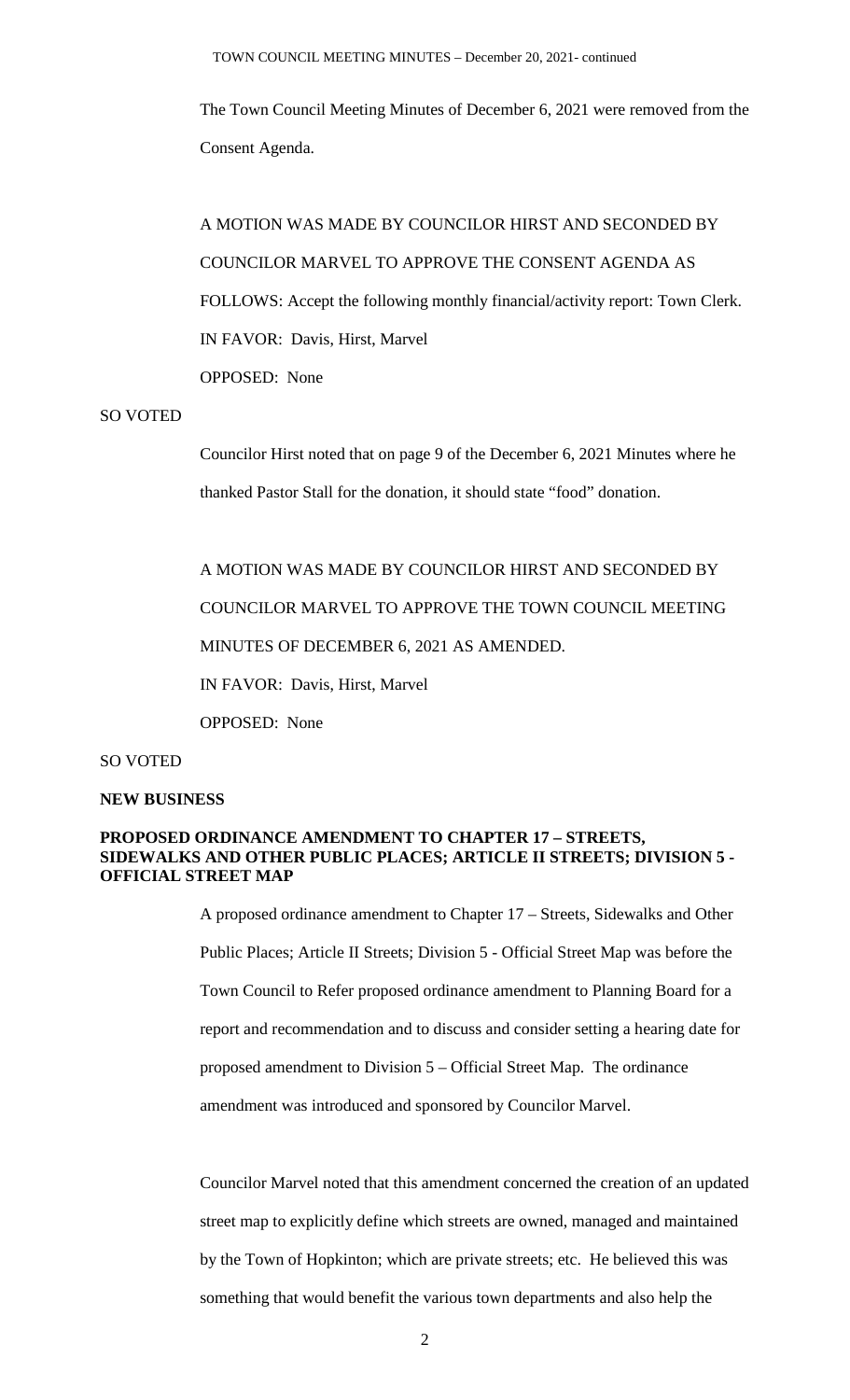residents or potential residents understand if their street is an official street. Councilor Hirst noted that at times there are debates about who owns a road for private roads need to be taken care of by the residents who live on that road and if a road is accepted by the town, the town is responsible to maintain it. Councilor Hirst noted that both Laurel Street and Wellstown Road in Ashaway are actually state roads and not maintained by the town. He also mentioned that a lot of houses are not numbered and he felt this was of great importance for public safety reasons in order for people to be located. Councilor Davis noted that she had two clarifications: on the old map there was a Cherry Drive and on the new map it was called Cherry Lane. Town Manager Rosso stated that once he received direction from the Council regarding this ordinance, and after speaking with Attorney Sypole, he coordinated a meeting with the department heads. Mr. Frenette, the IT Director, printed the current map from the GIS system which was distributed to all department heads. Thereafter, corrections and revisions were made which were incorporated into a new map. Councilor Davis asked Mr. Rosso to check on Cherry Lane, Blue Pond Road and Pinewood Drive, for all three were noted differently on the old map with either Drive, Trail or Road. Mr. Rosso believed that the Department of Public Works could verify which roads were town roads for they have to plow the town roads. It was suggested that Mr. Rosso contact the Department of Transportation to obtain a list of state owned roads in the town so there would be another basis of comparison. Councilor Davis also noted that there were two Jack's Trail on the map, one at B4 and the other at C4. Councilor Marvel believed that Jack's Trail intersected two portions of the grid and that was why it was depicted in B and C. Councilor Hirst also noted that someone's physical address may not be their postal address.

A MOTION WAS MADE BY COUNCILOR HIRST AND SECONDED BY COUNCILOR MARVEL TO REFER THE PROPOSED ORDINANCE AMENDMENT TO THE PLANNING BOARD FOR A REPORT AND RECOMMENDATION. IN FAVOR: Davis, Hirst, Marvel OPPOSED: None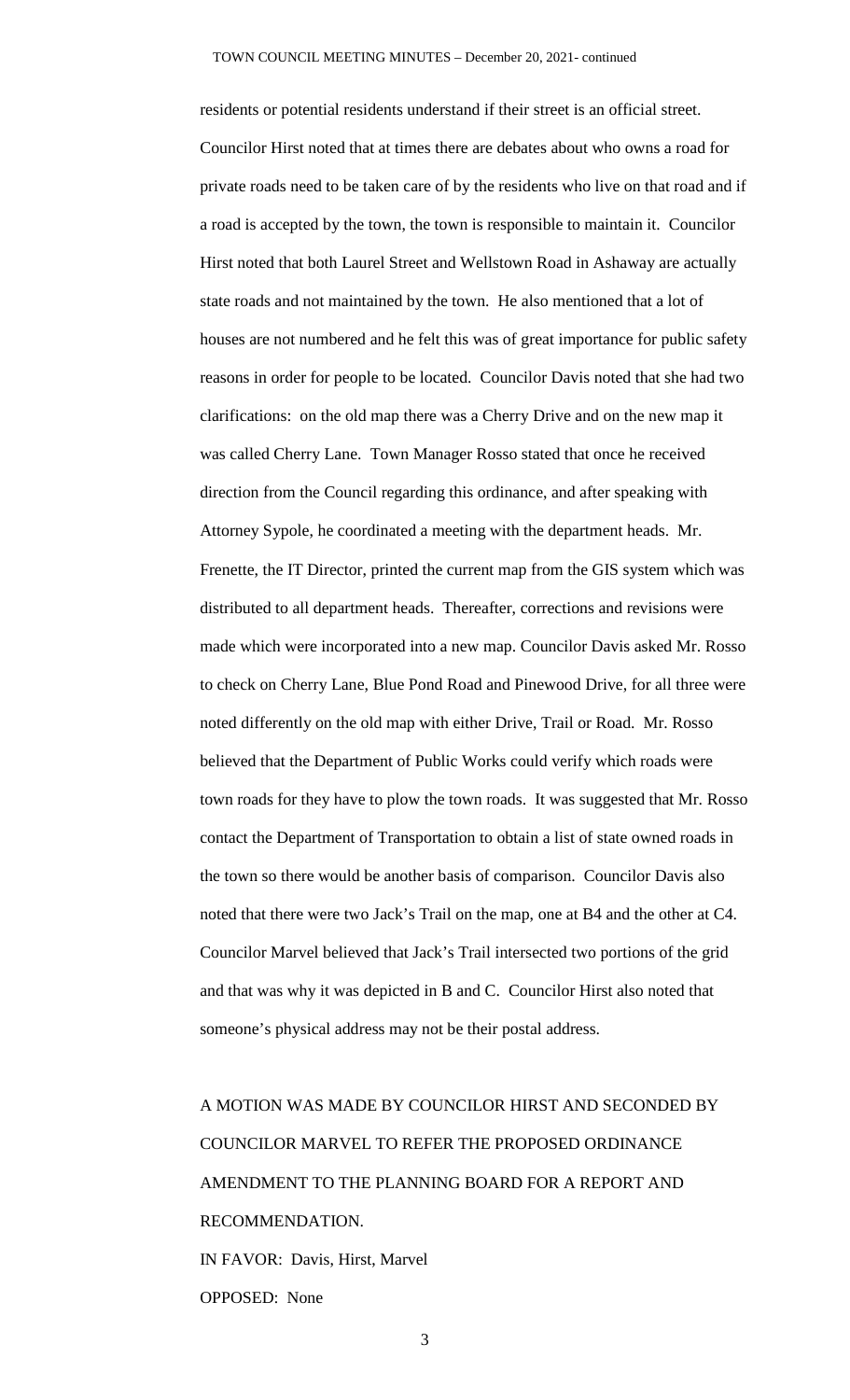## SO VOTED

A MOTION WAS MADE BY COUNCILOR HIRST AND SECONDED BY COUNCILOR MARVEL TO SET FEBRUARY 22, 2022 AS A HEARING DATE FOR THE PROPOSED AMENDMENT TO DIVISION 5 – OFFICIAL STREET MAP INTRODUCED AND SPONSORED BY COUNCILOR MARVEL. IN FAVOR: Davis, Hirst, Marvel OPPOSED: None

#### SO VOTED

## **PROPOSED ORDINANCE AMENDMENT TO CHAPTER 17 - STREETS, SIDEWALKS AND OTHER PUBLIC PLACES; ARTICLE II; DIVISION 4 – BUILDING NUMBERS AND STREET NAMES**

A proposed ordinance amendment to Chapter 17 - Streets, Sidewalks and Other Public Places; Article II; Division 4 – Building Numbers and Street Names was before the Town Council to discuss and consider setting a hearing date for proposed amendment to Division 4 – Building Numbers and Street Names. The ordinance amendment was introduced and sponsored by Councilor Marvel. The Town Council would also refer the proposed ordinance amendment to the Planning Board for a report and recommendation.

A MOTION WAS MADE BY COUNCILOR HIRST AND SECONDED BY COUNCILOR MARVEL TO REFER THE PROPOSED ORDINANCE AMENDMENT TO THE PLANNING BOARD FOR A REPORT AND RECOMMENDATION.

IN FAVOR: Davis, Hirst, Marvel

OPPOSED: None

## SO VOTED

A MOTION WAS MADE BY COUNCILOR HIRST AND SECONDED BY COUNCILOR MARVEL TO SET FEBRUARY 22, 2022 AS A HEARING DATE FOR THE PROPOSED AMENDMENT TO DIVISION 4 – BUILDING NUMBERS AND STREET NAMES INTRODUCED AND SPONSORED BY COUNCILOR MARVEL.

IN FAVOR: Davis, Hirst, Marvel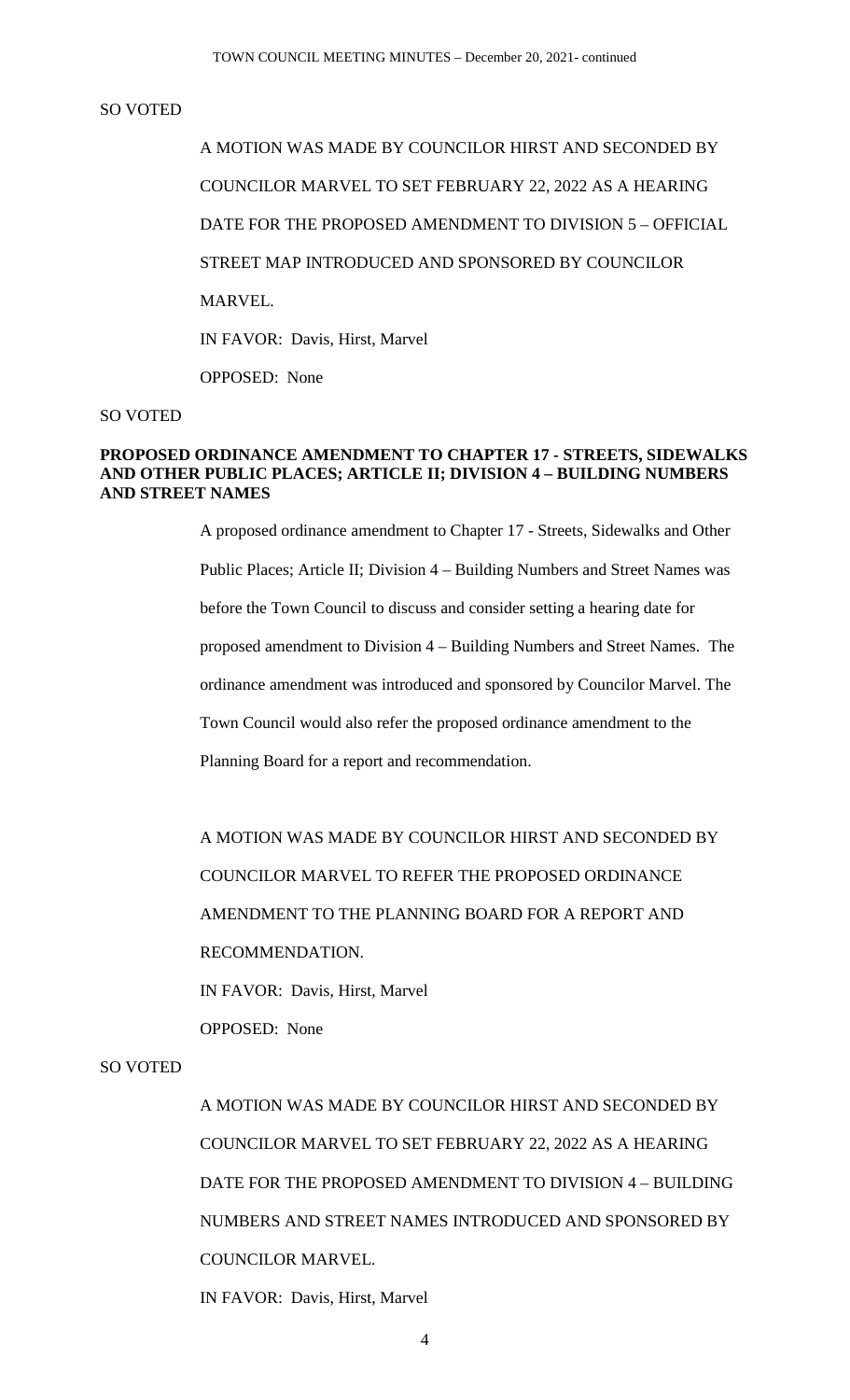OPPOSED: None

### SO VOTED

## **RESOLUTION RE: PURCHASE OF ONE VEHICLE FOR THE POLICE DEPARTMENT**

This matter was before the Town Council to discuss, consider and possibly vote on a Resolution authorizing the purchase of one vehicle for the Police Department and the financing through a lease purchase agreement. The Town Clerk read the resolution.

Councilor Davis questioned whether \$44,454 was the competitive quote and Mr. Rosso indicated it was. He noted that Municipal Leasing solicits quotes from various vendors for the town. Councilor Davis asked what was being reimbursed and Mr. Rosso advised that this was being funded through the CIP. Councilor Marvel asked if this was a planned activity and Mr. Rosso indicated it was, so the funds had been appropriated. Councilor Davis wished for clarification on what was being reimbursed. Mr. Rosso advised that if the town were to pay the expenses up front, the leasing company would reimburse the town.

A MOTION WAS MADE BY COUNCILOR MARVEL AND SECONDED BY COUNCILOR HIRST TO APPROVE THE PURCHASE OF ONE VEHICLE FOR THE POLICE DEPARTMENT AND THE FINANCING THROUGH A LEASE PURCHASE AGREEMENT. IN FAVOR: Davis, Hirst, Marvel

OPPOSED: None

SO VOTED

The resolution follows:

#### THE TOWN OF HOPKINTON, RI

RESOLUTION AUTHORIZING THE PURCHASE OF ONE VEHICLE FOR USE BY THE POLICE DEPARTMENT AND THE FINANCING THEREOF THROUGH A LEASE PURCHASE AGREEMENT AND AUTHORIZING THE EXECUTION AND DELIVERY OF A LEASE PURCHASE AGREEMENT AND RELATED INSTRUMENTS, AND DETERMINING OTHER MATTERS IN CONNECTION THEREWITH

> WHEREAS, the Town desires to enter into a lease purchase agreement for one vehicle for use by the Police Department (collectively, the "Vehicle"); and

> WHEREAS, the Vehicle is essential for the Town to perform its governmental functions; and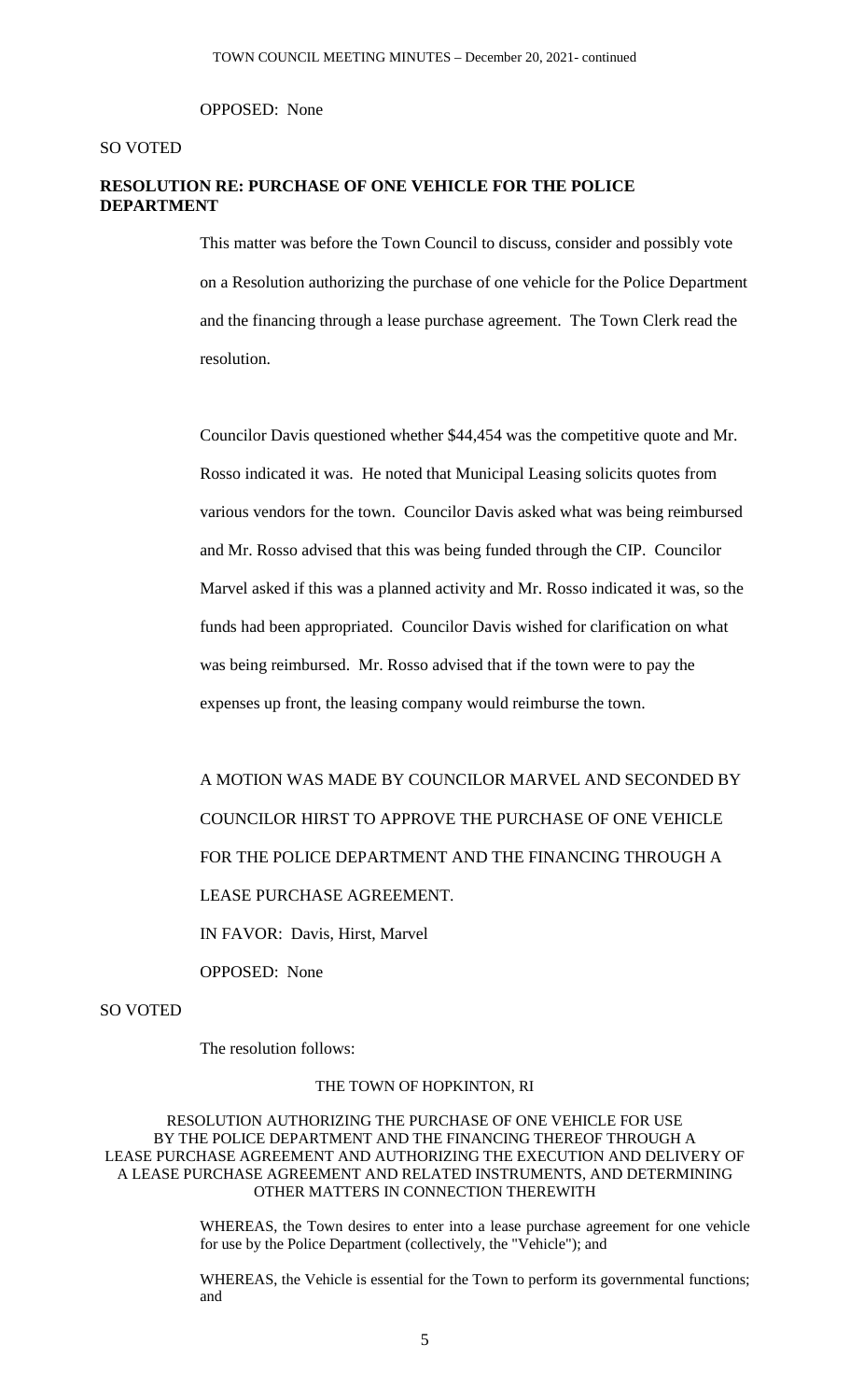WHEREAS, the Town has taken the necessary steps, including those relating to any applicable legal bidding requirements, to arrange for the purchase of the Vehicle and for the lease purchase financing thereof through Municipal Leasing Consultants or one of its agents or assignees, in a principal amount not to exceed \$44,454.

#### RESOLVED that:

SECTION l. The Town Council hereby authorizes the Finance Director and the President of the Town Council, acting on behalf of the Town, to purchase the Vehicle and to finance the same through a Lease Purchase Agreement and related documents (the "Financing Documents"), subject to annual appropriation therefore by the Town.

SECTION 2. The form and other details, terms and conditions of the Financing Documents shall be fixed by the Finance Director and the President of the Town Council.

SECTION 3. The Finance Director and the President of the Town Council, each acting singly, is hereby authorized to enter into the Financing Documents and said officers are hereby authorized and instructed to take all actions, and to execute and deliver the Financing Documents and any related agreements, certificates and other documents in such form as they may deem necessary or desirable to implement the lease purchase financing of the equipment. To the extent that the Financing Documents contemplate taxexempt lease financing, such officers are also authorized to take all action, on behalf of the Town, necessary to insure that interest component of the lease payments will be excludable from gross income for federal income tax purposes and to refrain from all actions which would cause the interest component of the Lease to become subject to federal income taxes.

SECTION 4. That this Resolution is an affirmative action of the Town Council of the Town toward the execution and delivery of the Financing Documents in accordance with the purposes of the laws of the State. This Resolution constitutes the Town's declaration of official intent, pursuant to Treasury Regulation 1.150(2), to reimburse the Town's General Fund for certain capital expenditures paid on or after the date which is sixty (60) days prior to the date of this Resolution, but prior to the execution and delivery of the Financing Documents. Such amounts to be reimbursed shall not exceed \$44,454 and shall be reimbursed not later than eighteen (18) months after (a) the date on which the expenditure is paid or (b) the date the property is placed in service or abandoned, but in no event later than three (3) years after the date the expenditure is paid.

SECTION 5. This Resolution shall take effect upon its passage.

## **REQUEST OF TOWN OF RICHMOND FOR HOPKINTON TO CONTRIBUTE ONE-THIRD OF COST OF BUILDING PERMIT FEES RE MADDIE POTTS FIELDHOUSE**

This matter was before the Town Council to discuss, consider and possibly vote to contribute to cover one-third of the cost of the building permit fees for the Maddie Potts Fieldhouse at Chariho Athletic Stadium to be donated back to the Maddie

Potts Foundation requested by the Town of Richmond.

Councilor Hirst wished to speak against this request, noting that the Charlestown Town Council had already rejected this. Whether or not building fees should be charged by a town for something that benefits school property is questionable and if they contributed it would set a very bad precedent. He believed if the Town of Richmond felt that building fees should be charged, that bill should be sent to the Chariho Regional School District. The Chariho Regional School District collects taxes from all three member towns and has a budget of millions of dollars. He did